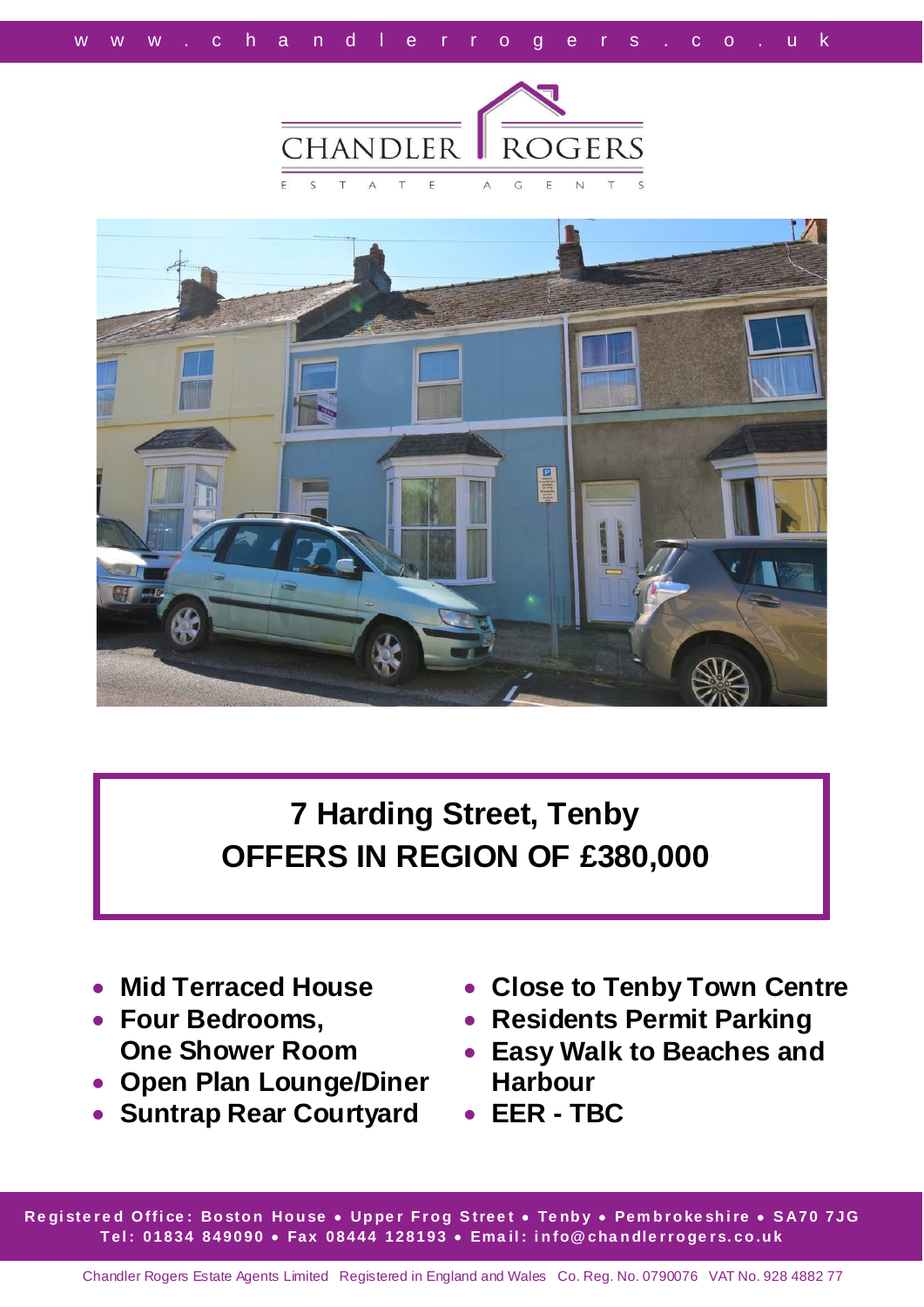

## **THE PROPERTY**

This four bedroom mid terraced house is situated in the sought after residential location of Harding Street and is conveniently located to reach both the town centre and the mile and a half golden sands of the South Beach. There are the added benefits of some original features, uPVC double glazing and resident permit parking. The accommodation comprises: Entrance Hallway, Lounge/ Diner, Breakfast Room, Kitchen, Sun Room, Four Bedrooms and Shower Room. To the rear is a lovely enclosed paved courtyard.

#### **ENTRANCE HALLWAY**

Enter via upvc double glazed door. Doors to various rooms, stairs to first floor with understairs storage. Dimplex storage heater. Ceramic tiled floor.

## **REVERSE VIEW**

## **LOUNGE/DINER**

23' 10" x 11' 04" (7.26m x 3.45m) Lovely, bright, open plan room. Double glazed bay window to front. Window to rear. Slate hearth with fire and alcoves either side, both with built-in cupboards. Dimplex storage heater. Wooden flooring. Vintage light fittings.

**REVERSE VIEW**







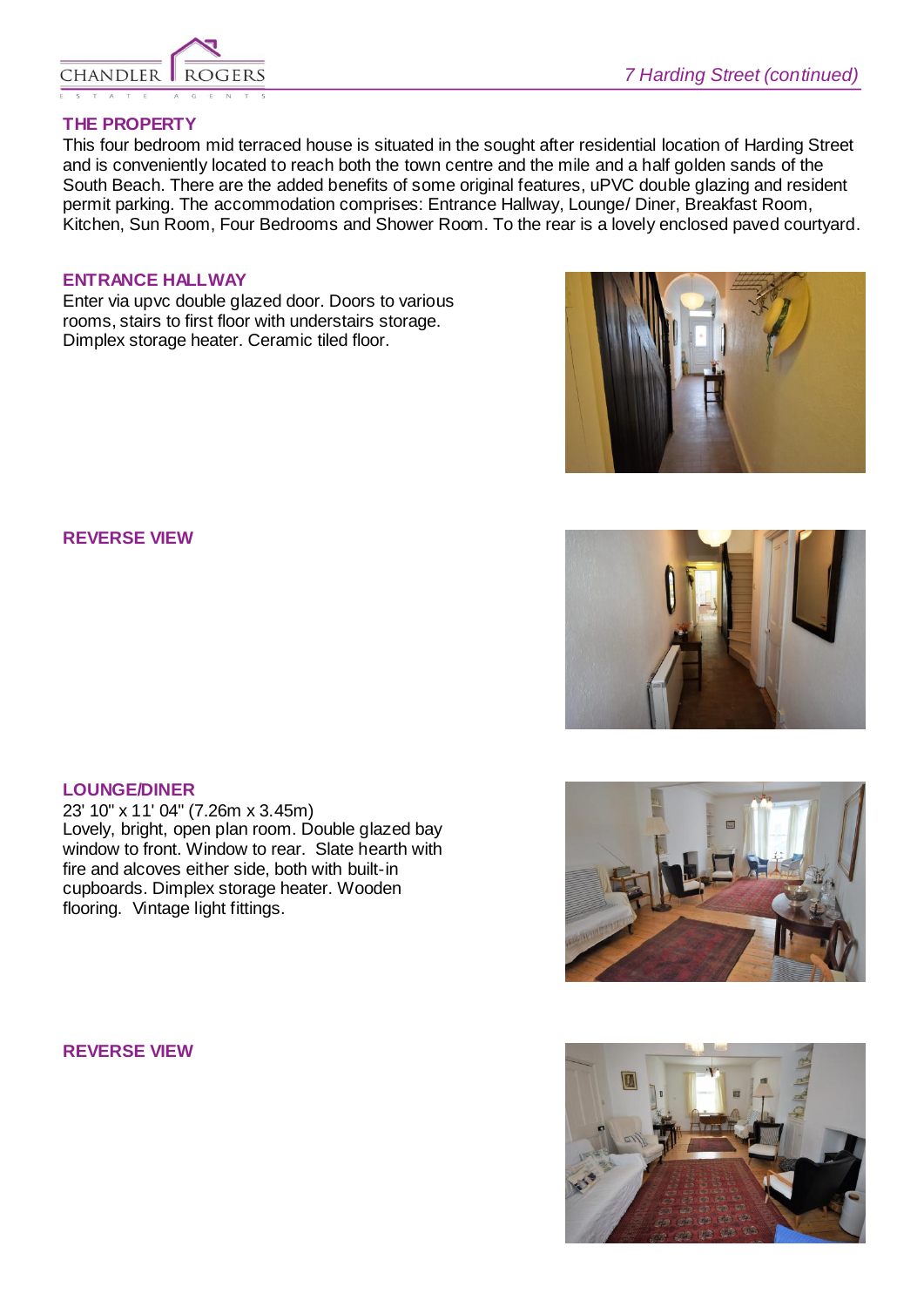

## **BREAKFAST ROOM**

14' 06" x 8' 07" (4.42m x 2.62m) Doors to kitchen and sun room. Window to side. Ceramic tiled flooring.

## *7 Harding Street (continued)*



## **REVERSE VIEW**



## **SUN ROOM**

8' 03" x 5' 10" (2.51m x 1.78m) Door to courtyard, polycarbonate roof and window to courtyard. Space for seating.

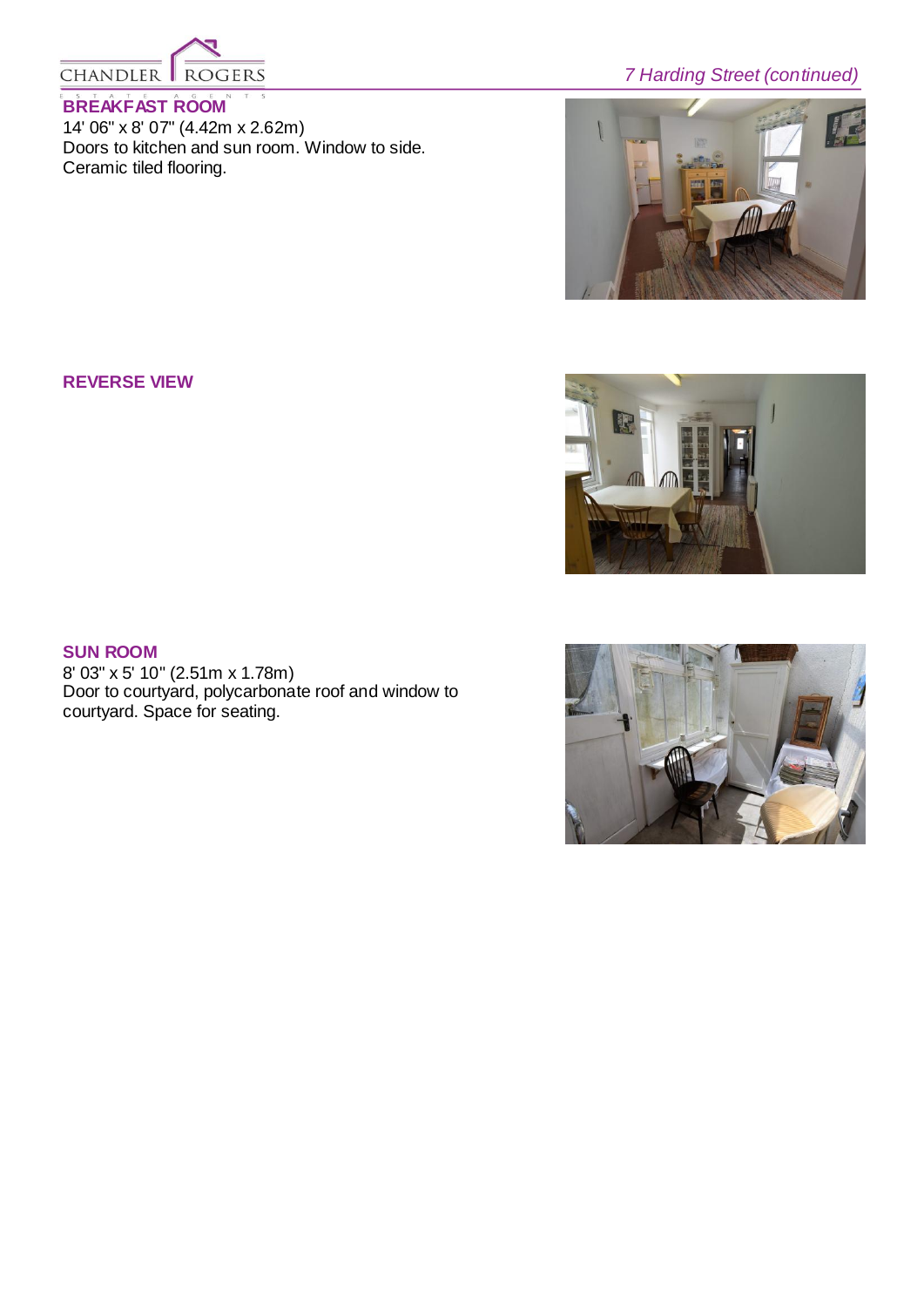

## **KITCHEN**

8' 07" x 6' 10" (2.62m x 2.08m) Window to side. Floor and wall mounted cupboards with work tops over and double Belfast sink. Space and connection for electric cooker. Space and plumbing for washing machine. Space and connection for fridge freezer. Ceramic tiled floor. Part tiled walls.

## *7 Harding Street (continued)*



#### **REVERSE VIEW**



## **FIRST FLOOR LANDING**

Split landing with Bedrooms One, Two and Three to the front and Bedroom Four and Shower Room to the rear. Skylight window to rear and small built-in cupboard. Dimplex storage heater to the front. Doors to all rooms. Exposed Painted Floorboards throughout Landing and Bedrooms. Loft hatch.

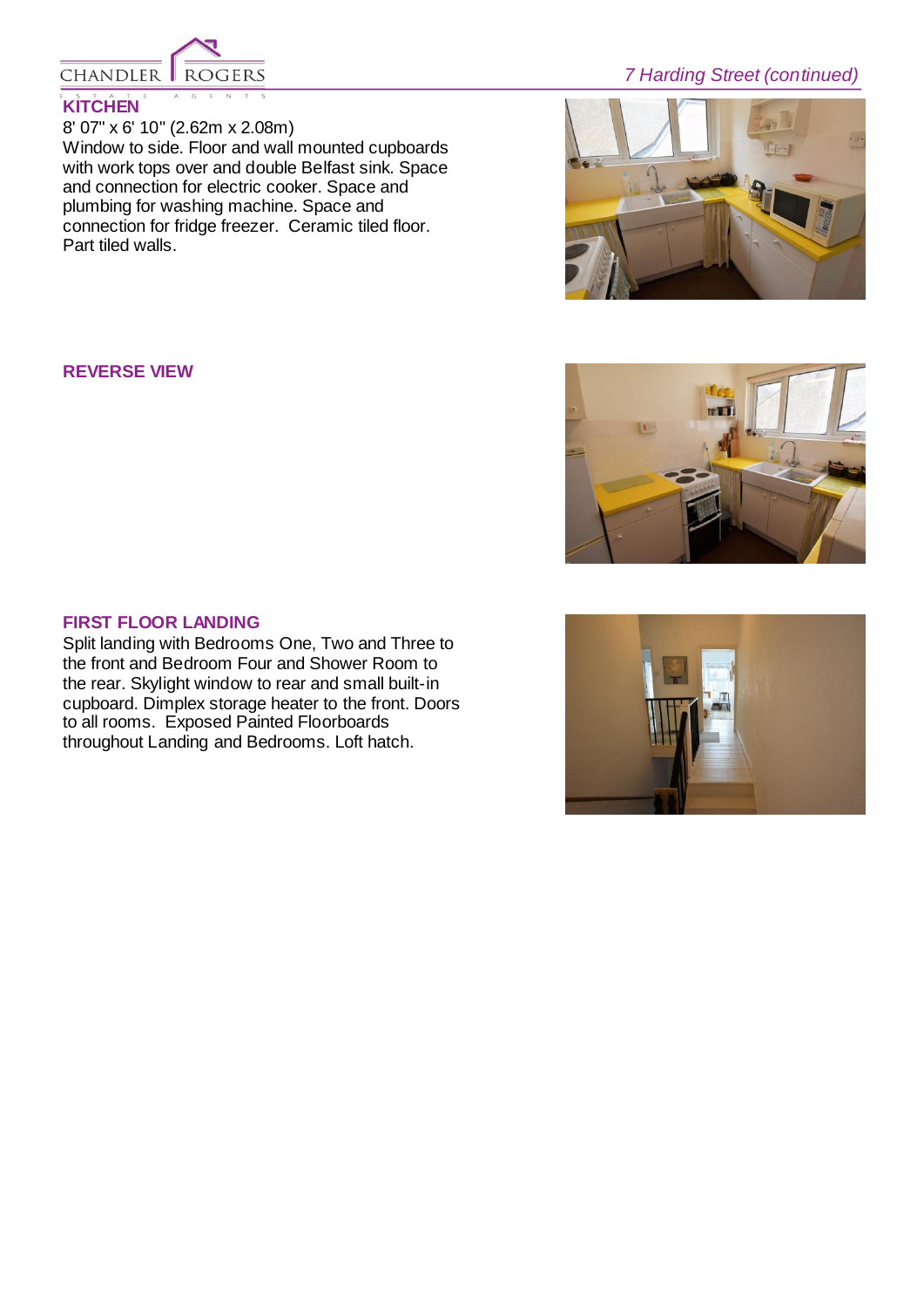

## **BEDROOM ONE**

11' 11" x 11' 07" (3.63m x 3.53m) Window to rear. Built in wardrobe and storage.

## *7 Harding Street (continued)*



#### **REVERSE VIEW**



## **BEDROOM TWO**

11' 08" x 11' 02" (3.56m x 3.4m) Window to front. Pedestal wash hand basin in alcove.

**REVERSE VIEW**



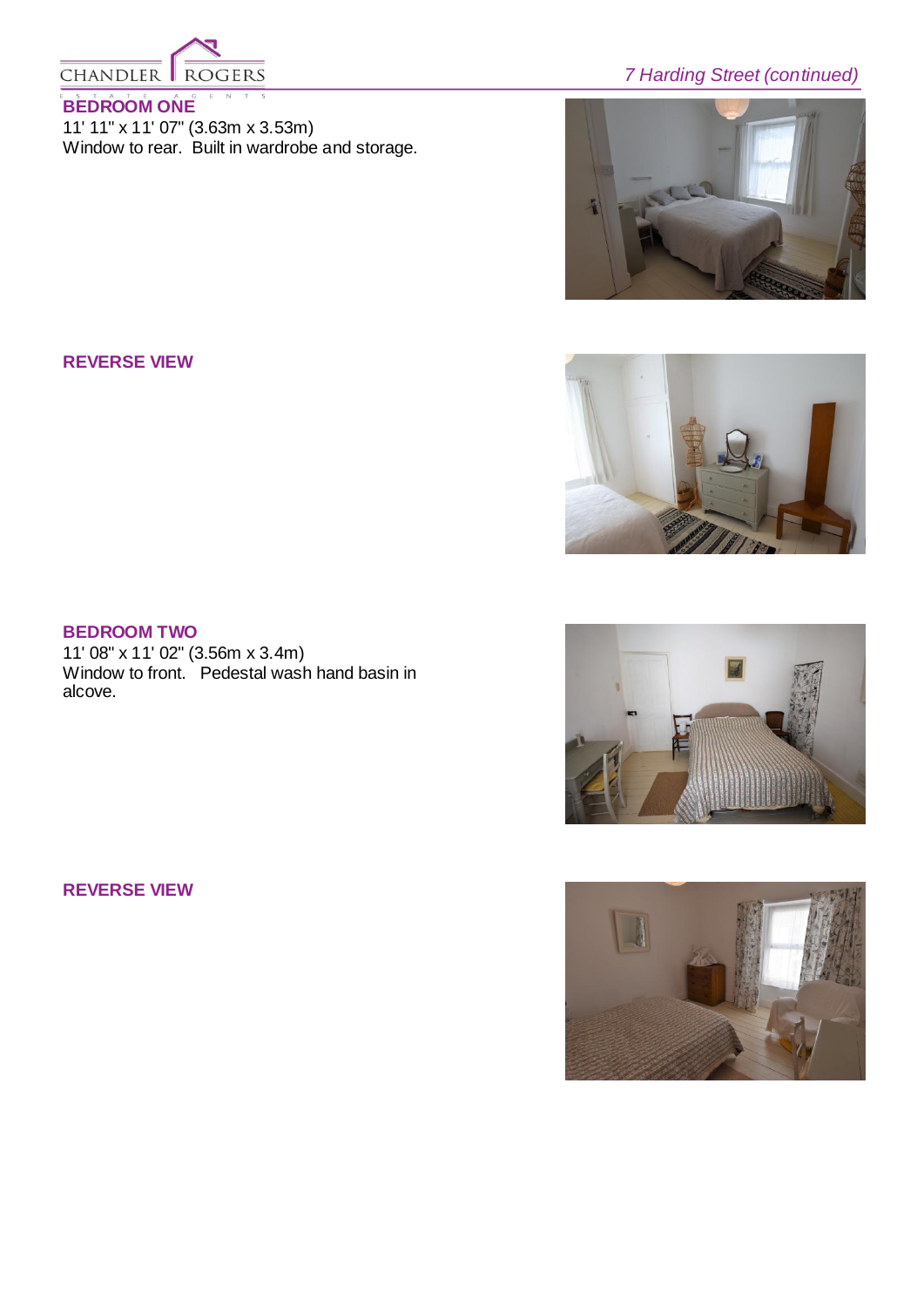

## **BEDROOM THREE**

12' 02" x 6' 00" (3.71m x 1.83m) max Window to front. Built-in wardrobe with storage cupboards

## *7 Harding Street (continued)*



**REVERSE VIEW**



#### **BEDROOM FOUR**

7' 03" x 5' 07" (2.21m x 1.7m) Sliding door. Window to side. Loft hatch.

## **SHOWER ROOM**

9' 02" x 7' 10" (2.79m x 2.39m) max Large walk-in shower cubicle with electric shower and extractor light over. WC. Pedestal wash hand basin. Built-in airing cupboard with shelves fitted and housing hot water tank. Obscure glazed window to side. Vinyl flooring.



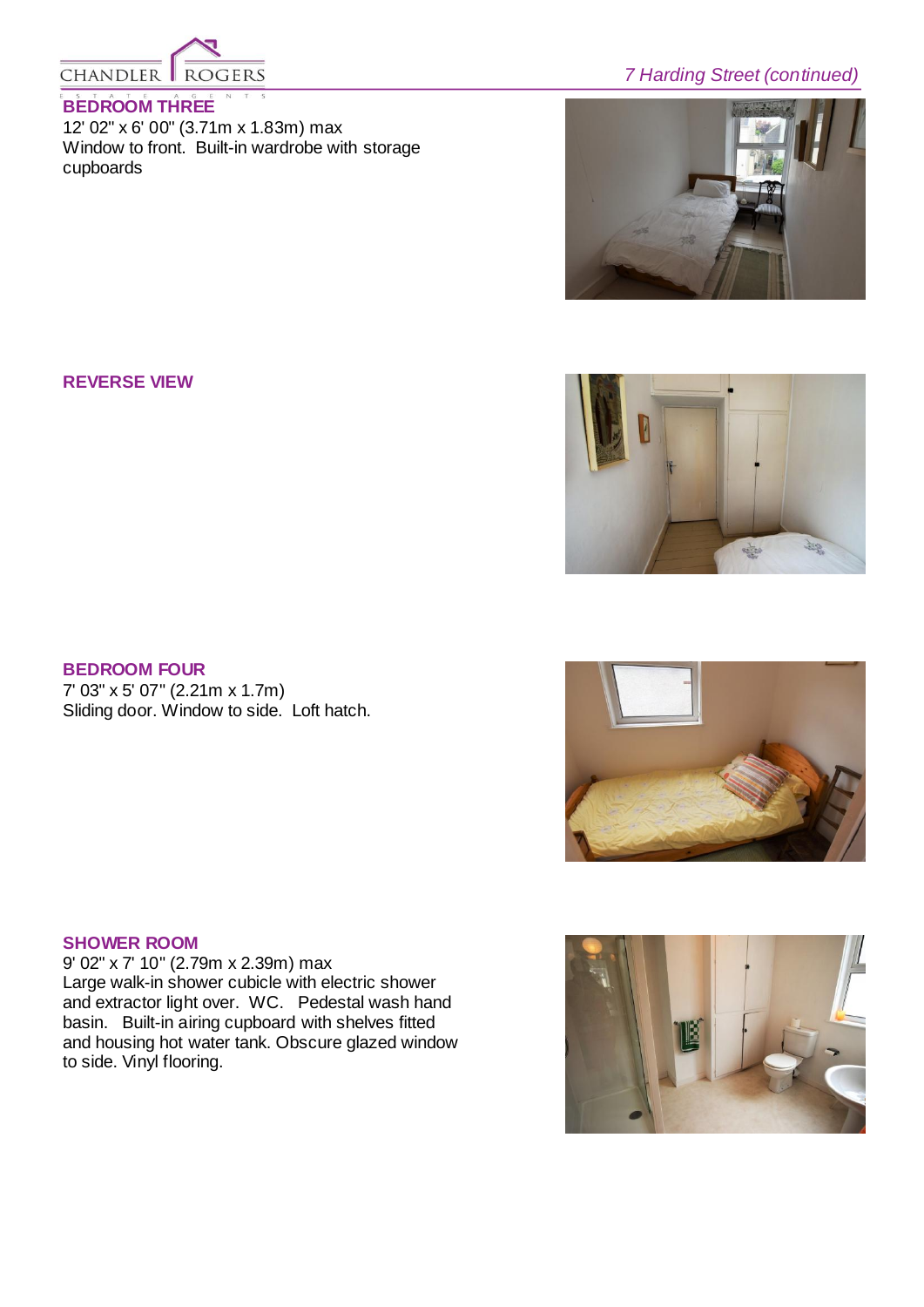

## *7 Harding Street (continued)*

## **EXTERNALLY**

To the rear is a suntrap, low maintenance, paved courtyard with outside wc and built in storage shed.



#### **DIRECTIONS**

On foot from our office, proceed to the top of Upper Frog Street and turn left, at the crossroads cross straight over into Warren Street, take the first right into Harding Street and follow the road round where no. 7 will be seen on the left hand side, indicated by our For Sale sign.